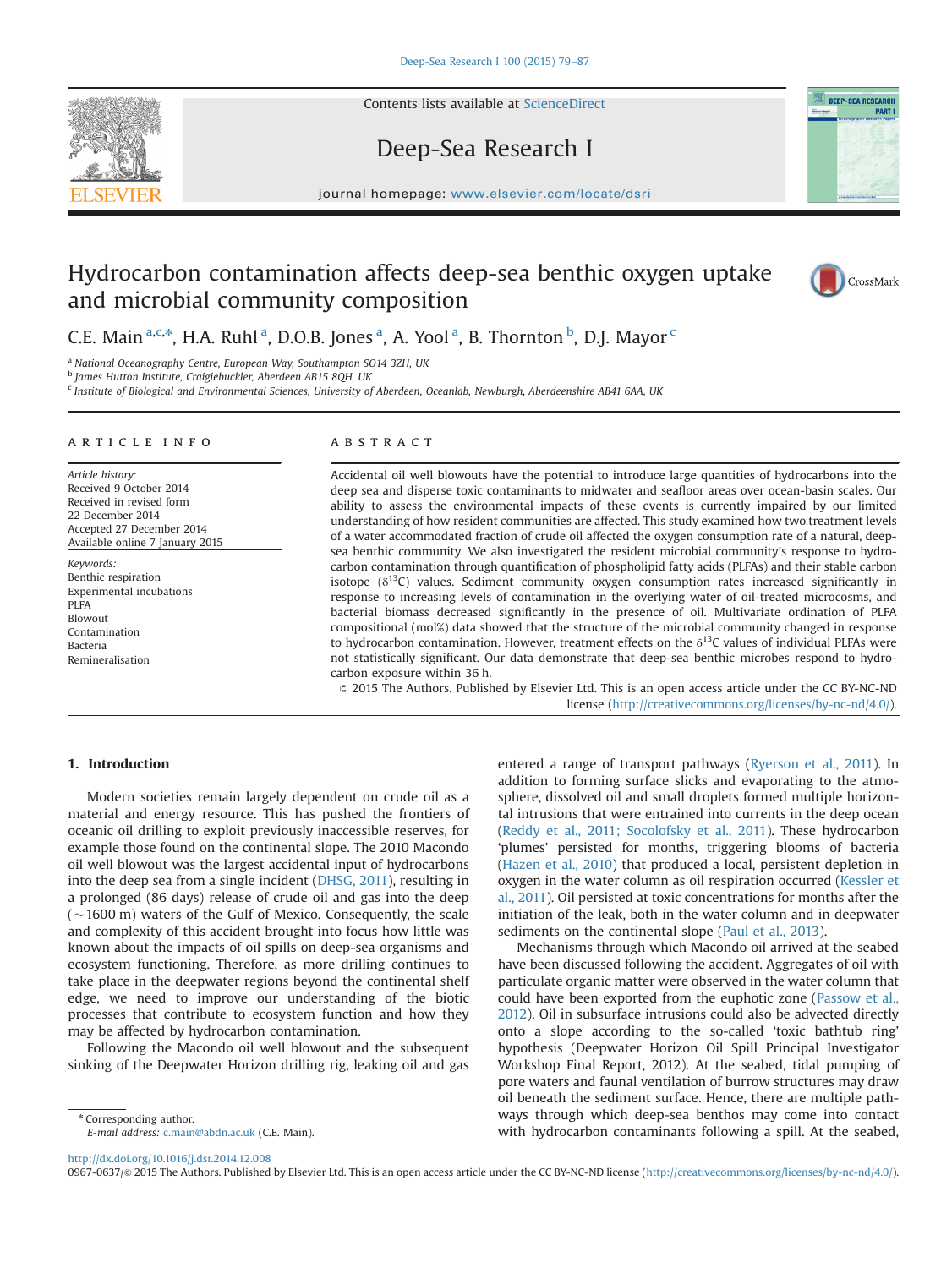there was strong evidence that oil from the Macondo well caused stress to benthic fauna.

Impacts of oil industry activities and pollution have commonly been measured by assessing changes in species assemblages of benthic invertebrates in response to pollution (e.g. [Gray et al., 1990](#page-7-0)). Other whole community measures, e.g. sediment community oxygen consumption (SCOC, the consumption of oxygen by all living biota within a sediment community) can also indicate status. Total oxygen uptake rate of sediments is indicative of whole community metabolism [Glud,](#page-7-0) [2008\)](#page-7-0). Oxygen demand also commonly correlates with indicators of stress in marine benthic ecology ([Hyland et al., 2005\)](#page-7-0).

Effects of hydrocarbons on benthic respiration rates have previously been studied experimentally, where oxygen demand of shallow (200–300 m) Arctic marine sediment communities increased in response to high concentrations of crude oil slurry ([Olsen et al.,](#page-8-0) [2007a\)](#page-8-0). Sedimentation by drill cuttings also results in chronic increases in benthic respiration and changes to the structure and functioning of benthic communities ([Schaanning et al., 2008; Trannum](#page-8-0) [et al., 2011](#page-8-0)). Increases in respiration rates reflect the upregulation of compensatory mechanisms in response to hydrocarbon contaminants [\(Widdows et al., 1995; Olsen et al., 2007b](#page-8-0)).

Oil can induce stress in prokaryotes (Griffi[n and Calder, 1977](#page-7-0)), but also provides a metabolic substrate for hydrocarbon-degrading bacteria. Petroleum is isotopically distinct from contemporary marine organic matter [\(Peters et al., 2007](#page-8-0)) and has been traced as it is remineralised by bacteria in sediment slurry experiments. For example, the stable carbon isotope ratio of  $CO<sub>2</sub>$  respired by bacteria exposed to hydrocarbons shifted towards that of the oil and hence demonstrated the ability of those bacteria to perform bioremediation [\(Lapham et al., 1999](#page-7-0)). Bioremediation has also been demonstrated in the field, where natural  $^{14}C$  analysis of bacterial phospholipid fatty acids (PLFAs) indicated in situ biodegradation of alkanes at a beach oilspill site ([Slater et al., 2006](#page-8-0)). We further hypothesized that incorporation of hydrocarbons into microbial biomass may be detected through the isotopic analysis of bacterial PLFA), which degrade quickly from non-living cells [\(White et al., 1979\)](#page-8-0).

Our understanding remains incomplete with respect to the effects of oil on the structure of natural, deep-sea benthic microbial communities, their functioning with respect to respiration rates and their capacity to metabolise hydrocarbon contaminants. In order to predict the implications of future oil well blowouts to the functioning of benthic environments, we need to better understand the response of benthic remineralisation rates and microbial communities to oilinduced disturbance. We studied this by performing an ex situ microcosm experiment on sediments collected directly from an uncontaminated continental slope at  $\sim$  1000 m water depth. We measured the effects of two treatment levels of hydrocarbons from a water accommodated fraction of crude oil (WAF; a medium prepared by low energy mixing of water and crude oil, [Singer et al., 2000\)](#page-8-0) on sediment community oxygen consumption (SCOC) rates, benthic bacterial biomass and community composition. Isotopic signatures of PLFAs were examined to investigate whether WAF exposure resulted in uptake of oil by benthic bacteria. The null hypotheses were that addition of hydrocarbons would not influence benthic respiration rates, bacterial biomass or community structure, or the isotopic composition of individual PLFAs.

## 2. Methods

#### 2.1. Study location

Our study location, an area of the North Atlantic continental slope known as the Goban Spur (49 $^{\circ}$  35.5 $^{\prime}$  N, 011 $^{\circ}$  50.9 $^{\prime}$  W), is a non-drilled site at 995 m water depth, assumed to be free of anthropogenically spilled oil because of its distance  $(>100 \text{ km})$  from oil-industry activity. Near-bottom currents at the Goban Spur range between 10 and 35 cm  $s^{-1}$  ([Flach et al., 1998](#page-7-0)), and sediments have a relatively low organic carbon content (approx 0.5% by weight, [Lohse et al., 1998](#page-7-0)); in contrast to other North Atlantic slope sites. At this location, SCOC is approximately equally attributable to bacteria and deposit feeding macrofauna [\(Heip et al.,](#page-7-0) [2001\)](#page-7-0). Sediment cores were collected from the continental slope of the Goban Spur during July 2012 [\(Table S1](#page-7-0)). The ambient bottom water temperature was  $9.2$  °C.

## 2.2. Preparation of water accommodated fraction of crude oil

Seawater was collected from immediately above the seabed at the study location prior to coring operations. This seawater was used to prepare a WAF using crude oil from the Wytch Farm oilfield (Dorset, UK, obtained fresh in June 2012). The stable carbon isotope ratio value of the whole crude oil was determined using a Flash EA 1112 Series Elemental Analyser connected via a Conflo III to a Delta<sup>Plus</sup> XP isotope ratio mass spectrometer (all Thermo, Bremen, Germany). The isotope ratios were calculated using  $CO<sub>2</sub>$  reference gas injected with every sample. The isotopic values of this gas was directly referenced using IAEA reference materials USGS40 and USGS41 (both L-glutamic acid); certified for  $\delta^{13}C$  (‰<sub>VPDB</sub>). Long term precision, over several months, for a quality control standard (milled flour) was:  $\delta^{13}C$  - 25.5  $\pm$  0.29‰ (mean  $\pm$  sd, n=200). A standard low-speed mixing procedure was used to prepare WAF ([Hokstad et al., 1999\)](#page-7-0) at the in situ temperature (9.2 °C). In brief, 20 L of seawater and 613 mL fresh crude oil (the density of Wytch Farm crude oil<sup>1</sup> is 0.81 kg L<sup>-1</sup>) were combined in a glass aspirator to produce an oil loading rate of 25 g  $L^{-1}$  [\(Faksness et al., 2008\)](#page-7-0). Low energy stirring of this solution, with no vortex present in the surface slick, was carried out for approximately 24 h. Samples of WAF (450 mL) were preserved with 50 mL hydrochloric acid (specific gravity 1.18, 12.2 M) for later laboratory analysis of WAF composition (ERT Fugro, UK). The resulting WAF was composed mainly of the monoaromatic hydrocarbons: benzene; toluene; ethyl benzene and isomers of xylene [\(Table S2\)](#page-7-0).

#### 2.3. Sediment core collection

A total of 24 sediment cores (10 cm diameter and between 20 and 40 cm sediment height) with overlying water were collected using a Bowers and Connelly megacorer and immediately transferred to an incubator set at the ambient bottom water temperature (9.2 $\degree$ C). Cores were acclimated to experimental conditions for approximately 24 h in the dark.

#### 2.4. Treating sediment cores with WAF

Sediment core tubes were contaminated with WAF at two treatment levels (eight replicates per treatment) and eight cores formed controls. Treatments of WAF were applied at low (25% overlying water volume) and high (50% overlying water volume) levels. In the controls, 25% of the overlying water was exchanged with uncontaminated bottom seawater. Samples of WAF (450 mL) were preserved with 50 mL hydrochloric acid (specific gravity 1.18, 12.2 M) for later laboratory analysis of WAF composition (ERT Fugro, UK). This was done at intervals spanning the cores treatment period in order to monitor stability of the mixture and provide an estimate of hydrocarbon concentrations in treatments ([Table S2](#page-7-0)). All experimental apparatus, and the glass aspirator bottle used for WAF preparation on the ship, was cleaned

<sup>1</sup> [http://www.bp.com/liveassets/bp\\_internet/bp\\_crudes/bp\\_crudes\\_global/STA](http://www.bp.com/liveassets/bp_internet/bp_crudes/bp_crudes_global/STAGING/local_assets/downloads_pdfs/Wytch_Farm_Mar10.xls) [GING/local\\_assets/downloads\\_pdfs/Wytch\\_Farm\\_Mar10.xls.](http://www.bp.com/liveassets/bp_internet/bp_crudes/bp_crudes_global/STAGING/local_assets/downloads_pdfs/Wytch_Farm_Mar10.xls)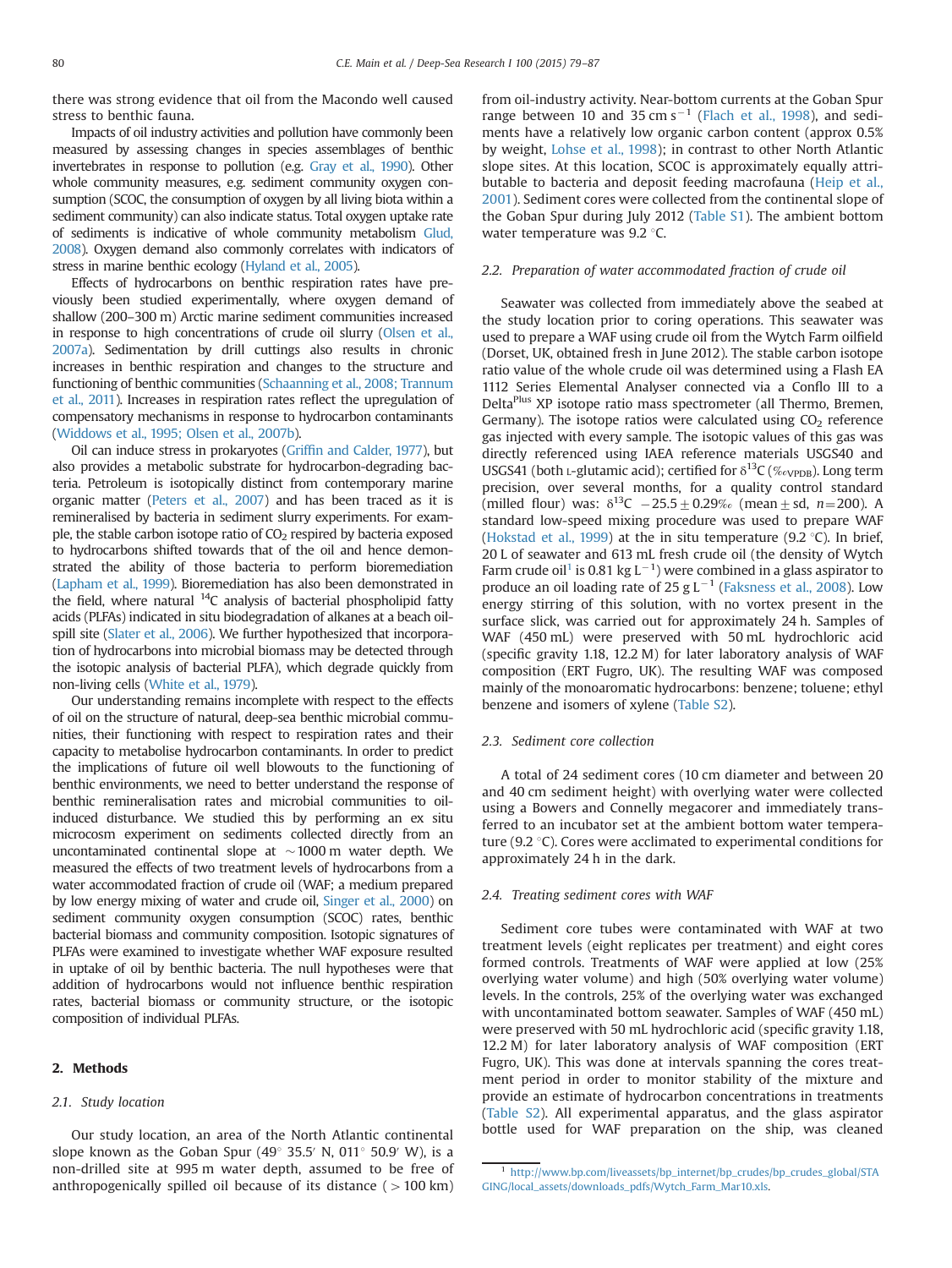thoroughly and rinsed with hydrochloric acid followed by deionised water before use in the experiment. All glassware used for subsequent analytical work was combusted at 450 °C before use.

#### 2.5. Incubation of microcosms

Following addition of WAF/seawater, the sediment cores were immediately sealed without a headspace and incubated at the ambient seabed water temperature. Oxygen concentration in the overlying water was measured at intervals of approx 6 h using a non-invasive PreSens Fibox oxygen sensor. The overlying water in each core was stirred manually for approximately 10 s every 2 h and for 10 s preceding measurement of oxygen. Incubations were ceased when (or before) core overlying water oxygen concentration reached  $\sim$  80% of starting levels.

## 2.6. Slicing and preserving sediment horizons

All cores were immediately sectioned at depth horizons (0–1 and 1–2 cm) at the end of the incubation period. Four replicates from each treatment were frozen at  $-80$  °C for subsequent microbial analyses, with the remaining four replicates from each treatment level (and controls) preserved in formalin for later macrofaunal analyses (details in [Table S1\)](#page-7-0).

#### 2.7. Macrofaunal biomass

Macrofauna were removed from the sediment sections by washing on a 250 μm sieve. The animals were stained with Rose Bengal and were sorted into phyla. Wet weights were summed for the 0–1 cm and 1–2 cm sediment layers and an estimate of total macrofauna biomass (mmol  $\textsf{C}\,\textsf{m}^{-2}$ ) was calculated [\(Table 2\)](#page-4-0), assuming 12.4% carbon content for nematodes [\(Jensen, 1984\)](#page-7-0) and 4.3% carbon content for all other animals ([Rowe, 1983\)](#page-8-0) except ophiuroids (1.9% carbon content).

### 2.8. Extraction and quantification of PLFAs

Phospholipid fatty acids were extracted from freeze-dried sediment from the 0–1 and 1–2 cm horizons. All solvents used were HPLC grade. Following an extraction method modified from [Bligh, 1959](#page-7-0), lipids were extracted from 9.0 g freeze-dried sediment for each replicate sample using a single phase mixture of chloroform:methanol:citrate buffer 1:2:0.8 v-v:v) [\(Frostegård et al., 1991\)](#page-7-0). The lipids were fractionated using 6 mL ISOLUTE SI SPE columns (solid phase extraction with 500 mg sorbent mass of silica, International Sorbent Technology Ltd, Hengoed, UK) preconditioned with 5 mL chloroform. Dry lipid material was taken up in  $400 \mu$ L chloroform, vortex mixed twice then transferred onto the column. The vial was rinsed three times with  $200 \mu L$ chloroform then added to the column on each occasion. The sample was then allowed to pass through the column. The columns were washed sequentially with  $2 \times 3$  mL of chloroform then  $2 \times 3$  mL acetone, these eluates were not retained. The column was then washed with a total of 10 mL methanol. All methanol eluates, containing the PLFAs, were collected in a glass vial, then slowly evaporated to dryness under nitrogen gas and stored at  $-20$  °C until being processed further.

The PLFAs were subsequently derivitised with methanol to yield fatty acid methyl esters (FAMEs). Each sample was taken up in 1 mL of a 1:1 (v:v) mixture of methanol and toluene in a vial. Then, 1 mL of 0.2 M KOH in methanol was added with a known quantity of C19 internal standard (nonadecanoic acid,  $CH<sub>3</sub>(CH<sub>2</sub>)<sub>17</sub>COOH$ ), vortex mixed and incubated at  $37^{\circ}$ C for 15 min. After cooling to room temperature 2 mL of isohexane:chloroform (4:1 v-v), 0.3 mL of 1 M acetic acid and 2 mL deionized water was added to each vial. The solution was vortex mixed, placed on an end over end mixer for 10 min, then centrifuged. The organic phase was transferred to a new vial. The aqueous phase was re-extracted with a further 2 mL of isohexane:chloroform (4:1) and centrifuged as before. Both resultant organic phases were combined, evaporated under nitrogen and stored at  $-20$  °C. The residue was extracted with  $3 \times 100 \mu L$ isohexane:chloroform (4:1) and transferred to a glass vial. The solvent was evaporated with nitrogen and samples were stored at  $-20$  °C. Samples were taken up in isohexane to perform analysis by gas chromatography–combustion–isotope ratio mass spectrometry (GC–C–IRMS).

The quantity and  $\delta^{13}$ C value of individual FAMEs was determined using a GC Trace Ultra with combustion column attached via a GC Combustion III to a Delta V Advantage isotope ratio mass spectrometer (all Thermo Finnigan, Bremen, Germany). Samples (2 μL) were injected in splitless mode, via an inlet held at  $250 \degree C$ , onto a J&W Scientific HP-5 column, 50 m length, id 0.2 mm with a film thickness of 0.33 μm (Agilent Technologies Inc, Santa Clara, USA). The He carrier gas was maintained at a constant flow rate of 1.5 ml min<sup>-1</sup>. The GC oven was initially set at 100 °C, held for 1 min and then ramped at 20 °C min<sup>-1</sup> to 190 °C, then at 1.5 °C min<sup>-1</sup> to 235 °C and finally at 20 °C min<sup>-1</sup> to 295 °C; where the temperature was held for 15 min. The oxidation reactor on the interface was maintained at 950 °C and the reduction reactor at 650 °C.

The  $\delta^{13}C_{VPDB}$  values (‰) of the FAMEs were calculated with respect to a  $CO<sub>2</sub>$  reference gas injected with every sample and traceable to International Atomic Energy Agency reference material NBS 19 TS-Limestone. Isodat 3.0 Gas Isotope Ratio MS Software (Ver 3.0) (ThermoFisher Scientific, Bremen, Germany) was used for data processing, and the final results were exported into Excel, and further processed using in house Visual Basic macros, which helped in selection of peaks of interest using relative retention time with respect to the internal standard. The macros also corrected  $\delta^{13}$ C values of FAMEs for C added as a methyl group during derivatisation using a mass balance approach. Precision of the  $\delta^{13}$ C FAME analysis was indicated by the  $\delta^{13}$ C values determined for the C19 internal standard added to all samples;  $\delta^{13}$ C = -32.44  $\pm$  0.67‰ (mean  $\pm$  sd, n = 23). Measurement of the Indiana University reference material hexadecanoic acid methyl ester #1 (certified  $\delta^{13}C_{VPDB}$  value =  $-30.74\pm0.01\%$ ) gave a value of  $-30.86 \pm 0.17\%$  (mean  $\pm$  sd, n = 13).

The combined area of all mass peaks  $(m/z 44, 45$  and 46) after background subtraction were collected for each individual FAME peak. These combined areas, relative to those of the internal standard, were used to quantify the 18 most ubiquitous FAMEs and subsequently the PLFAs from which they were derived, as described by [Thornton et al. \(2011\)](#page-8-0).

Bacterial biomass was estimated from the concentration of the bacterial biomarker PLFAs: 15:0i, 15:0ai and 16:0i [\(Mayor et al.,](#page-7-0) [2012; Moodley et al., 2005\)](#page-8-0) assuming that these PLFAs make up 10% of total bacterial PLFAs and that there is 0.0056 g C PLFA/g C biomass. Estimating bacterial biomass on the basis of specific biomarker PLFAs has the potential to over- or under represent particular groups of bacteria (e.g. Gram-negative or Gram-positive), depending on the relative abundance of biomarkers in these organisms at the study location. Nevertheless, the PLFAs used to estimate bacteria biomass in our study,15:0i, 15:0ai and 16:0i, are widely used across a range of marine benthic ecosystems as generic bacterial biomarkers (e.g. [Boschker and Middelburg,](#page-7-0) [2002;](#page-7-0) [Moodley et al., 2005; Bouillon et al., 2006](#page-7-0)) and we feel that they provide a reasonable approximation for the bacterial biomass present.

#### 2.9. Data analysis

Data exploration ([Zuur et al., 2010\)](#page-8-0) and analysis were conducted using the statistical programming language R [\(R Core Team,](#page-8-0) [2013\)](#page-8-0) with the 'nlme' ([Pinheiro et al., 2014](#page-8-0)) and 'vegan' ([Oksanen](#page-8-0)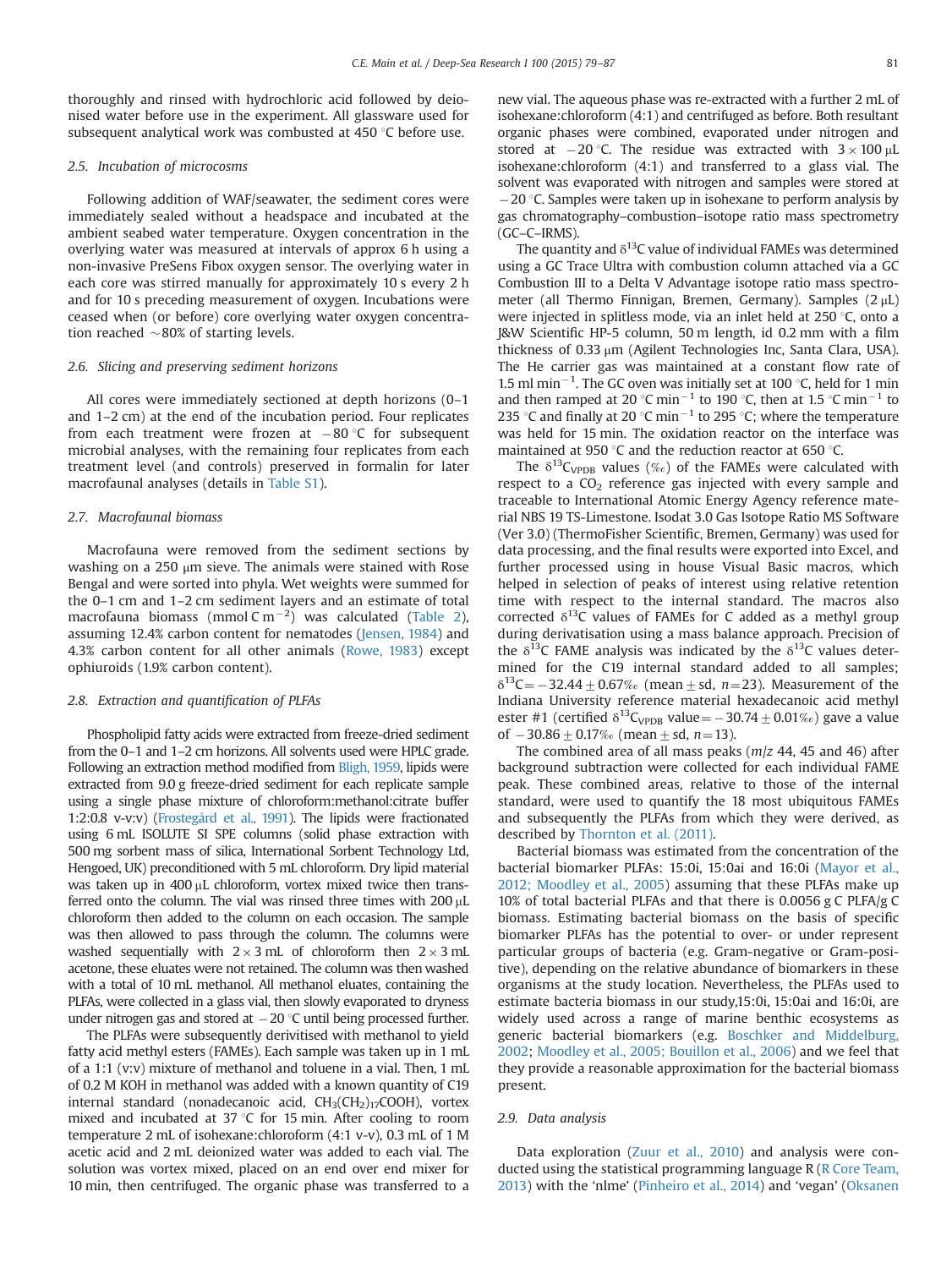[et al., 2013](#page-8-0)) packages. Oxygen concentration- and benthic biomass data were examined using linear regression techniques [\(Pinheiro](#page-8-0) [and Bates, 2000; Zuur et al., 2009; Mayor et al., 2012](#page-7-0)). The effects of time, treatment (Control, 25% WAF and 50% WAF) and a time  $\times$  treatment interaction on oxygen concentrations in core overlying water were assessed with a linear mixed effects (LME) statistical model. Core identity was included as a random effect (*L.* ratio=337, df=1,  $p < 0.001$ ) to allow for the correlation of data collected within each core [\(Zuur et al., 2009\)](#page-8-0). Treatment effects on the biomass of bacteria and macrofauna were examined using generalised least squares (GLS) models that included variance covariates to account for instances of heterogeneity. Preliminary analyses examining the interaction between treatment and sediment depth revealed strong heterogeneity in the residual plots. GLS models that allowed the residual spread to vary by treatment level were also used to examine treatment effects on the  $\delta^{13}C$ values of individual PLFAs. Biomass data from the 0–1 and 1–2 cm sediment horizons were therefore analysed separately. The optimal structures of all linear models were determined using backwards selection based on the L. ratio test with maximum likelihood estimation.

Relative abundance (mol%) and stable carbon isotope ratios  $(\delta^{13}C)$  of the 18 identified PLFAs were examined using redundancy analysis (RDA). Both of these datasets differed significantly between the 0–1 cm and 1–2 cm depth horizons (Supplementary [Figs. S1 and S2](#page-7-0)) and were therefore analysed separately. The significance of treatment effects were examined using a permuted Monte Carlo test ( $n=9999$ ; [Zuur et al., 2007; Mayor et al., 2013\)](#page-7-0).

## 3. Results

Oxygen concentrations were affected by a highly significant Time  $\times$  Treatment interaction (Tables 1 and [S3\)](#page-7-0), indicating that the rate of SCOC was significantly affected by WAF treatment level ([Fig. 1](#page-4-0)). Remineralisation rates, estimated using a respiratory quotient of 1, were calculated as 1.50 mmol  $\text{C m}^{-2} \text{ d}^{-1}$  in control cores; 2.66 mmol C m<sup>-2</sup> d<sup>-1</sup> in 25% WAF treated cores and 3.08 mmol C m<sup> $-2$ </sup> d<sup> $-1$ </sup> in 50% WAF treated cores.

Bacterial biomass present in the microcosms was over an order of magnitude greater than that of metazoans ([Table 2](#page-4-0)). There was a significant treatment effect on bacterial biomass in both the 0–1 and 1–2 cm sediment layers [\(Tables 1, 2,](#page-4-0) S4 and S5); increasing concentration of hydrocarbons typically resulted in a decrease in bacterial biomass. By contrast, macrofaunal biomass in the 0–1 and 1–2 cm sediment horizons remained unaffected by hydrocarbon contamination [\(Tables 1, 2,](#page-4-0) S6 and S7).

The full set of PLFA compositional (mol%) and isotopic data ( $\delta^{13}$ C values) from the 0-1 and 1-2 cm sediment horizons are presented in [Tables S8 and S9](#page-7-0). There was a significant effect of treatment on the relative composition of PLFAs in the surficial layer (Table 1; [Fig. 2](#page-5-0)a and b). Control cores were discriminated from those in the 25% WAF treatment along the first axis, which explained 24% of the variance in the data. This axis had positive loadings of  $18:1(n-7)$  and negative loadings of 14:0, 15:0i, 16:0, 16:0i, 17:0 and 17:0ai. The 50% WAF treatment was discriminated on the second axis, which explained 7.0% of variation. This axis had positive loadings of  $16:1(n-5)$ ,  $19:1(n-5)$  and negative loadings of  $18:1(n-9)$ . Replicate observations of the composition of PLFAs in the 1–2 cm layer also grouped by treatment [\(Fig. 2](#page-5-0)c and d), although treatment effects were not statistically discernible (Table 1). The first axis, which explained 14% of the variation, had positive loadings of 19:0cy and negative loadings of 17:0, 18:0 and 12Me16:0. The second axis explained 9.0% of the variation and had positive loadings of  $18:1(n-9)$  and  $16:1(n-5)$ , and negative loadings of  $16:1(n-7)$  and  $19:1(n-6)$ .

The  $\delta^{13}$ C values of individual PLFAs in the 0–1 and 1–2 cm depth layers were not significantly affected by treatment (Table 1). Replicate observations in these horizons were visibly discernible by group, but with high variance [\(Fig. 3](#page-6-0)). In the 0–1 cm layer ([Fig. 3a](#page-6-0) and b) the first axis, which explained 15% of the variation, progressively discriminated the control cores from the WAFtreated cores. This axis had positive loadings of 17:0ai, 17:0, 16:1  $(n-5)$  and 19:0cy and negative loadings of 15:0 and 16:0i. The second axis, which explained 3.0% of the variation, discriminated the replicate 25% WAF cores from the control cores. This axis had weak positive loadings of 16:0i, 18:0 and 19:1( $n-6$ ) and negative loadings of  $18:1(n-7)$ . In the 1–2 cm layer [\(Fig. 3c](#page-6-0) and d), only a low proportion of the variance was explained by the first (8.9%) and second (5.5%) axis. Axis 1 had positive loadings of  $19:1(n-6)$ and 18:0; axis 2 had a strong, positive loading of 19:0cy and negative loadings of  $17:1(n-8)c$  and 16:0i.

Two compounds (17:0 and 17:0ai) became progressively depleted in  $^{13}$ C in the surficial sediment, shifting from values of approximately  $-24\%$  in the controls to  $<-27\%$  in the 50% WAF treatment [\(Table S9\)](#page-7-0). However, when investigated further, there was appreciable variance in the estimates at the 50% WAF level and treatment effects were not regarded as significant (17:0ai: L. ratio = 5.79, df = 2, p = 0.06; 17:0: L. ratio = 5.10, df = 2, p = 0.08).

# 4. Discussion

This study demonstrated that SCOC rates and bacterial biomass, estimated using biomarker PLFAs, in a deep sea benthic community

Table 1

Summary of results from the statistical tests (LME, linear mixed-effects; GLS, generalized least squares; RDA, redundancy analysis).

| Response                      | Model      | Model term              | df             | L-ratio | F     | p Value |
|-------------------------------|------------|-------------------------|----------------|---------|-------|---------|
| Oxygen concentration          | LME        | Treatment $\times$ time | 2              | 69.6    |       | < 0.001 |
| Bacterial biomass (0-1 cm)    | <b>GLS</b> | Treatment               | 2              | 7.78    |       | 0.02    |
| Bacterial biomass (1-2 cm)    | <b>GLS</b> | Treatment               | $\overline{2}$ | 9.27    |       | 0.01    |
| Macrofaunal biomass (0-1 cm)  | <b>GLS</b> | Treatment               | 2              | 3.67    |       | 0.16    |
| Macrofaunal biomass (1-2 cm)  | <b>GLS</b> | Treatment               | $\overline{2}$ | 0.16    |       | 0.92    |
| PLFA composition (0-1 cm)     | <b>RDA</b> | Treatment               | 2              |         | 2.05  | 0.03    |
| PLFA composition (1-2 cm)     | <b>RDA</b> | Treatment               | $\overline{2}$ |         | 1.38  | 0.13    |
| PLFA $\delta^{13}$ C (0-1 cm) | <b>RDA</b> | Treatment               | 2              |         | 1.02  | 0.42    |
| PLFA $\delta^{13}$ C (1-2 cm) | <b>RDA</b> | Treatment               | $\overline{2}$ |         | 0.757 | 0.77    |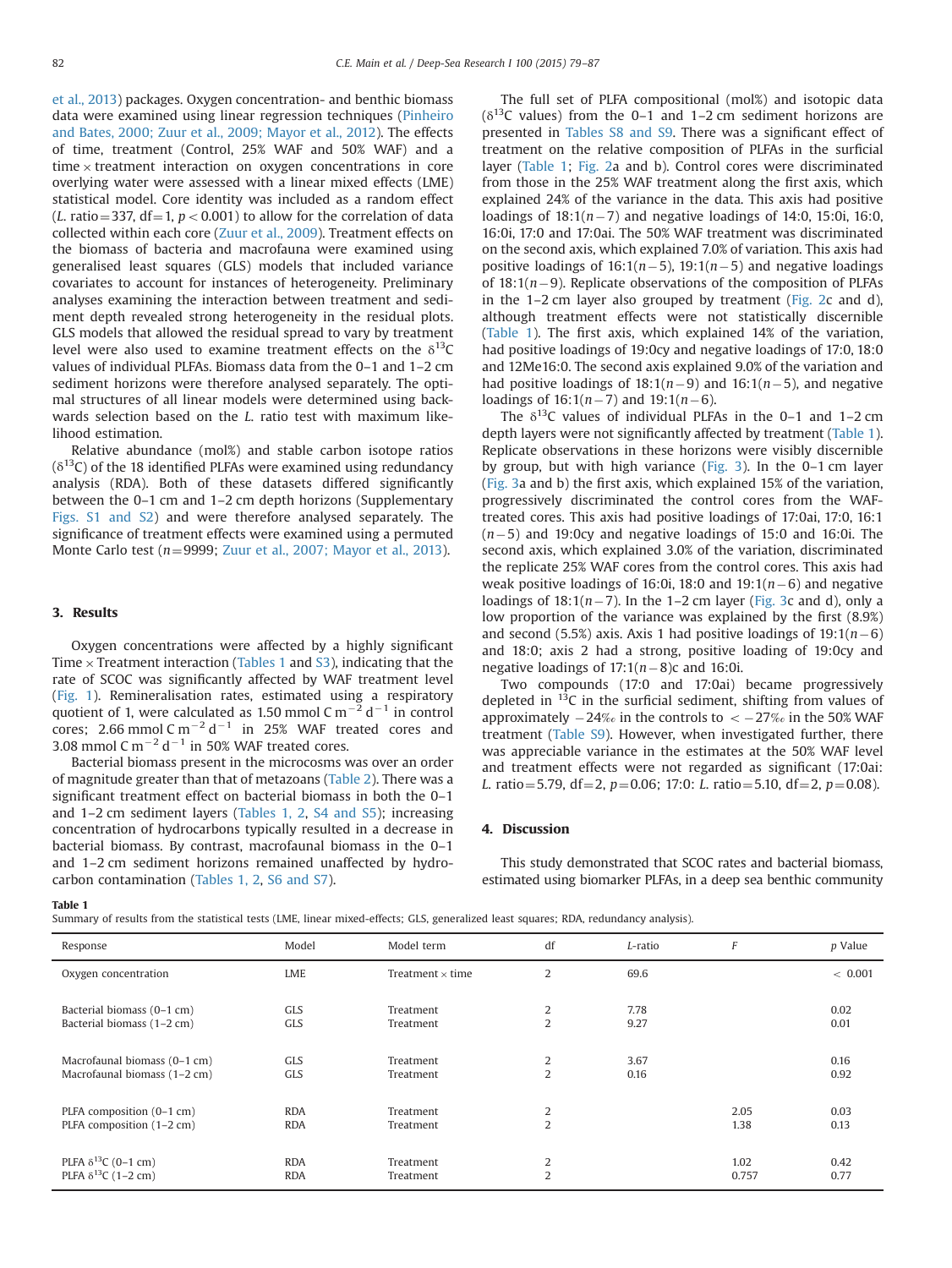<span id="page-4-0"></span>

Fig. 1. Oxygen concentrations in water overlying the cores during the 36-h incubations. Cores are grouped by treatment in each panel, where symbols of same type show data from the same core. Lines show linear models fitted to the replicate data ( $n=8$ ). Control cores had 25% of their water exchanged with uncontaminated bottom seawater at the start of the experiment.

Table 2 Bacterial and macrofaunal biomass in the sediment horizons investigated.

|                                                       | Mean bacterial biomass<br>(mmol C m <sup><math>-2</math></sup> $\pm$ SE) |                                                   | Mean macrofaunal biomass<br>(mmol C m <sup><math>-2</math></sup> $\pm$ SE) |                                                         |  |
|-------------------------------------------------------|--------------------------------------------------------------------------|---------------------------------------------------|----------------------------------------------------------------------------|---------------------------------------------------------|--|
| Depth horizon 0-1 cm<br>Control<br>25% WAF<br>50% WAF | $68 + 14$<br>$43 + 3.8$<br>$28 + 5.7$                                    | $1-2$ cm<br>$69 + 7.7$<br>$37 + 4.1$<br>$53 + 10$ | $0-1$ cm<br>$2.9 + 0.7$<br>$8.5 + 4.6$<br>$7.7 + 3.2$                      | $1 - 2$ cm<br>$7.4 + 4.0$<br>$6.1 + 2.6$<br>$7.2 + 2.6$ |  |

were significantly affected by exposure to increasing levels of WAF. The consistent grouping of the PLFA compositional and isotopic data by treatment suggests that the bacterial community composition and their metabolic functioning were also affected by exposure to WAF. The estimated rate of carbon remineralisation in our control cores, 1.5 mmol  $\text{C m}^{-2} \text{d}^{-1}$ , was very similar to the value of 1.8 mmol C m<sup>-2</sup> d<sup>-1</sup> reported previously at our experimental location [\(Heip et al., 2001\)](#page-7-0) and the rate of carbon remineralisation in the upper WAF treatment level was approximately double that in controls. The significant increase in SCOC rate in response to WAF clearly demonstrates that exposure to these hydrocarbons affects deep-sea benthic organisms and hence the functioning of this environment, as has also been observed in shallower marine benthic habitats [\(Olsen et al., 2007a](#page-8-0)).

We found no clear effects of treatment on macrofaunal biomass, but this is not surprising given the relatively short incubations and the inability of fauna to migrate out from the enclosed microcosms. In contrast, bacterial biomass in the WAF-exposed cores was consistently lower than that in the controls, suggesting that shortterm exposure to hydrocarbons caused mortality and/or reduced growth rates (Griffin and Calder, 1977). The observed reductions in bacterial biomass in response to WAF-exposure are consistent with results of [Syakti et al. \(2006\)](#page-8-0) who found that the same PLFAs used to estimate bacteria biomass in our study, 15:0i, 15:0ai and 16:0i, decreased in a coastal marine benthic microbial community exposed to artificially weathered crude oil. Lower bacterial biomass does not necessarily imply that the microbial contribution to SCOC in our experiment was lower. It is probable that exposure to WAF elicited stress responses in the fauna and the majority of active bacteria in the microcosms, resulting in increased respiration in both of these groups of organisms. Oil-induced stimulation of hydrocarbon degrading bacteria could also have contributed to the observed increase in oxygen consumption [\(Lee and Lin, 2013\)](#page-7-0), even though these organisms potentially only represent a relatively minor component of the benthic community ([Mazzella et al., 2005;](#page-7-0) [Syakti et al., 2006](#page-8-0)). Little is known about how the physiology of deep-sea prokaryotic and eukaryotic organisms respond to oil exposure ([Vevers et al., 2010\)](#page-8-0). Hence, it is not possible to predict how the relative faunal and bacterial contributions of SCOC in our experiment changed from our biomass estimates alone. The relative contributions to increased oxygen consumption by either stressinduced respiration or remineralisation of the introduced hydrocarbons are also not discernible.

Changes in the composition of sediment PLFAs and their isotopic signatures have previously been used to investigate how natural microbial communities respond to external stressors (e.g. [Pelz et al., 2001; Mayor et al., 2013](#page-7-0)), and <sup>13</sup>C labeling techniques have traced the incorporation of oil-derived carbon into the biomass of hydrocarbon-degrading bacteria ([Rodgers et al., 2000;](#page-8-0) [Pelz et al., 2001\)](#page-8-0). The observed significant oil-driven shift in the composition of PLFAs in surficial sediments is consistent with the understanding that hydrocarbon exposure drives rapid changes in benthic microbial community structure ([Hanson et al., 1999](#page-7-0)) and the composition of their PLFAs [\(Aries et al., 2001; Mazzella et al.,](#page-7-0) [2005; Syakti et al., 2006](#page-8-0)). Nevertheless, interpreting PLFA data from natural sediment communities exposed to hydrocarbons is difficult, not least because only a proportion of the extant microbial community is likely to be capable of metabolising hydrocarbons. It is also possible for microbially-driven hydrocarbon degradation to occur without discernible increases in the concentrations of their biomarker PLFAs [\(Pelz et al., 2001](#page-8-0)). Our results therefore potentially reflect contrasting physiological responses in different components of the microbial community.

Some consistent patterns of interest emerged in our data. For example, the PLFAs that correlated positively with the WAFtreated sediments were typically saturated moieties, e.g. 14:0, 15:0, 16:0, 16:0i, 17:0, 17:0i and 18:0, many of which are frequently used as generic bacterial biomarkers. This observation agrees well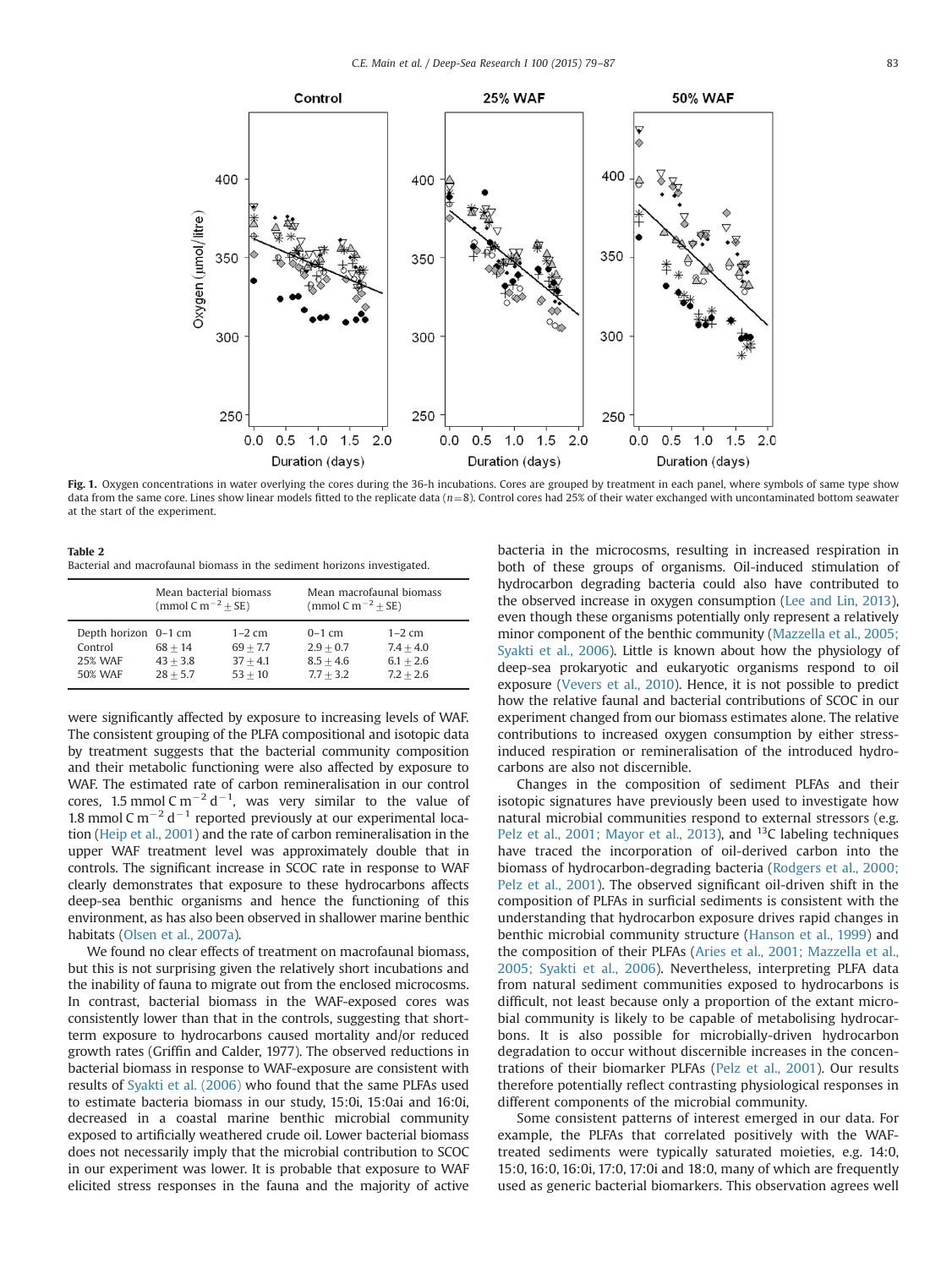<span id="page-5-0"></span>

Fig. 2. Redundancy analysis plots showing the effect of treatment on microbial PLFA proportion data in the top 0-1 cm (panels a and b) and 1-2 cm (panels c and d) of sediment at the experiment end. Ordination of individual cores is shown by plotting different symbols for each treatment (panels a and c). Triangles = controls: circles = 25% WAF: squares=50% WAF. First axis explains 24.2% of the variation. Second axis explains 7.0% of the variation. Effects of each treatment are shown by crossed circles. Ordination of individual PLFAs, indicated by their names (panels b and d). The following have been plotted with filled symbols for visual clarity: (b) square=17:0ai; upward pointing triangle=17:1(n-8); downward pointing triangle=17:0. (d) square=14:0; upward pointing triangle=15:0; downward pointing triangle=16:0; diamond- $=12$ Me16:0; circle = 18:0; crossed square = 19:1(n-6).

with a range of studies that have investigated how the presence of hydrocarbons affects the PLFA composition of soils and sediments. For example, the PLFAs 15:0, 16:0, 17:0 and 18:0 have been reported to increase in soil microbial communities where hydrocarbon degradation occurred via the activities of sulfate-reducing bacteria ([Hanson et al., 1999; Pelz et al., 2001](#page-8-0)). Exposure to artificially weathered crude oil has also been reported to increase the prevalence of saturated PLFAs such as 15:0, 17:0 and 18:0 in a consortium of oil degrading marine bacteria ([Aries et al., 2001\)](#page-7-0), in a natural coastal benthic microbial community ([Mazzella et al.,](#page-7-0) [2005; Syakti et al., 2006](#page-8-0)) and in individual species extracted from therein [\(Mazzella et al., 2005](#page-7-0)). The monounsaturated PLFAs 16:1  $(n-5)$ , 18:1 $(n-7)$  and 19:1 $(n-6)$  also contributed to significant discrimination between the treatments in our experiments, with 16:1( $n-5$ ) and 18:1( $n-7$ ) correlating positively with the control cores. These observations agree with the understanding that evennumbered chain length, monounsaturated PLFAs typically increase when hydrocarbon contaminants are removed [\(Aries et al., 2001;](#page-7-0) [Syakti et al., 2006](#page-8-0)).

It is important to note that the proportions of PLFAs in the surficial sediments did not respond to the WAF treatment level in a linear manner; many of the saturated moieties increased in the 25% WAF treatment, whereas in the 50% WAF treatment they remained similar to values in the 25% WAF treatment or decreased

towards control levels ([Table S8](#page-7-0)). This pattern of responses, and the association of these saturated compounds with hydrocarbon degrading bacteria ([Hanson et al., 1999; Aries et al., 2001; Pelz](#page-8-0) [et al., 2001](#page-8-0)) suggests that a component of the natural sediment microbial community was stimulated by the presence of 25% WAF but inhibited ([Muñoz et al., 2007](#page-8-0)) or even killed in the highest, 50% WAF treatment.

A component of the microbial community may have been able to use the oil as a metabolic substrate [\(Lapham et al., 1999\)](#page-7-0). Bacterial isotopic signatures change to reflect their nutrition source as they incorporate substrate-derived carbon into their lipids through the turnover of existing PLFAs and the production of new biomass [\(Boschker and Middelburg, 2002\)](#page-7-0). Therefore, we would expect the isotope ratios of certain PLFAs (of oil-degraders) to eventually shift towards that of the WAF. The oil used to create WAF for our experiments had a bulk  $\delta^{13}$ C value of  $-29.2\%$ . The  $\delta^{13}$ C values of monoaromatic hydrocarbons have been found previously to be within 1.0‰ of bulk oil.

The non-significant effect of treatment found by multivariate ordination of PLFA  $\delta^{13}$ C signatures indicates either that the majority of PLFAs investigated did not respond consistently, or were not strongly affected by WAF. Given the short incubation time of 36 h, it is perhaps not surprising that such effects could not be distinguished statistically. The microbial community in our experimental sediments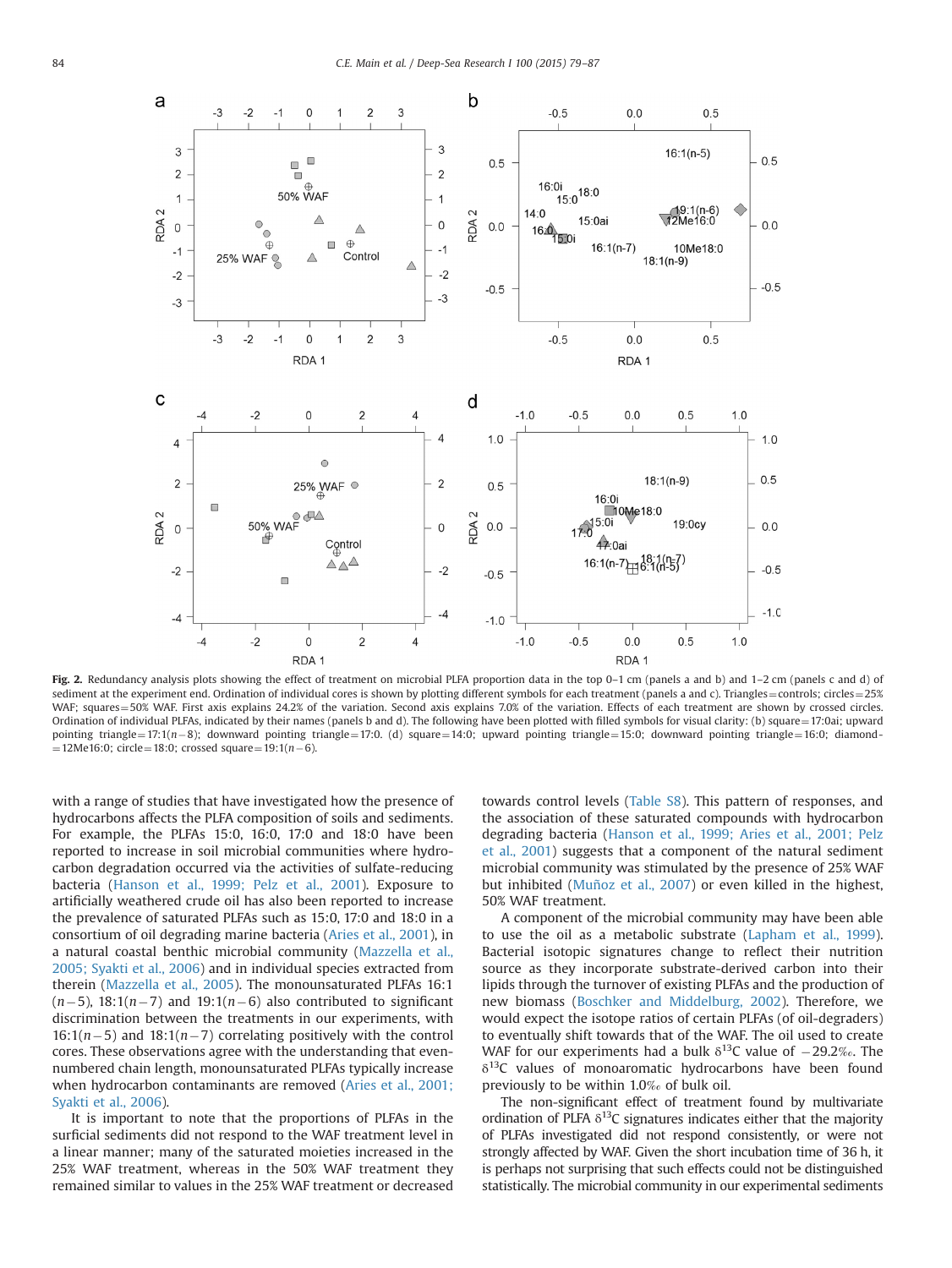<span id="page-6-0"></span>

Fig. 3. Redundancy analysis plots showing the effect of treatment on  $\delta^{13}$ C values of microbial PLFAs at the end of the experiment in the 0-1 cm (panels a and b) and 1-2 cm (panels c and d) layers. Ordination of individual cores is shown by plotting different symbols for each treatment (panels a and c). Triangles = controls; circles = 25% WAF; squares = 50% WAF. Effects of each treatment are shown by crossed circles. Ordination of PLFAs, indicated by their names (panels b and d). The following have been plotted with symbols for visual clarity: (b) square = 14:0; circle = 15:0; upward pointing triangle = 15:0i; downward pointing triangle = 17:1(n - 8). (d) square = 15:0; upward pointing triangle = 15:0ai; downward pointing triangle = 16:0; circle = 16:0i; diamond = 18:0; crossed square = 18:1(n-7).

had no known previous exposure to hydrocarbons, and thus likely contained few, if any, metabolically active hydrocarbon degrading organisms. A metabolic shift towards hydrocarbon degrading organisms in our incubated sediment could require days, if not weeks, of acclimation. However, the visibly discernible groupings by treatment in the 0–1 and 1–2 cm horizons (Fig. 3) potentially suggest the beginning of a WAF-induced shift in the  $\delta^{13}$ C values of the investigated PLFAs. The depletion of  $^{13}$ C in the PLFAs 17:0 and 17:0ai in the surficial sediments, albeit only marginally significant, is interesting because this shift is consistent with the incorporation of the isotopically-depleted, oil-derived carbon used in our experiment. The observation that odd-numbered chain length PLFAs, including 17:0, in marine benthic sulfate-reducing bacteria become isotopically enriched when exposed to  $^{13}$ C-labelled toluene [\(Pelz et al., 2001\)](#page-8-0) supports this suggestion.

An important caveat to this interpretation is the assumption that the isotopic signatures of compounds within the WAF were similar to the value for the whole crude oil, as has been found previously. We do not know the isotopic signatures of each compound within the WAF, and therefore our data do not conclusively demonstrate hydrocarbon degradation. A range of other processes could also have caused shifts in the isotopic signatures of individual PLFAs [\(Table S9](#page-7-0)). For example, anaerobic microbial communities strongly discriminate against <sup>13</sup>C during fatty acid biosynthesis relative to those growing under aerobic conditions [\(Teece et al., 1999\)](#page-8-0). WAF-driven changes in the  $\delta^{13}C$  values of 17:0 and 17:0ai may thus reflect a reduction in oxygen availability and a shift towards anaerobic metabolism, itself an effect of WAF-induced stress of the benthic community ([Fig. 1\)](#page-4-0). Equally, the degradation of faunal biomass as a result of stressinduced mortality could also result in significant isotopic shifts in sediment PLFAs (sensu [Mayor et al., 2013\)](#page-7-0);  $\delta^{13}$ C values of different deep-sea benthic animals can vary by  $> 10\%$  [\(Gontikaki et al.,](#page-7-0) [2011](#page-7-0)). We still lack a detailed understanding of processes that govern the turnover rates of individual PLFAs, the microorganisms that produce them or the metabolic pathways that result in isotopic fractionation in natural sediment systems [\(Lerch et al.,](#page-7-0) [2011](#page-7-0)). Better knowledge of these processes is required if we are to meaningfully interpret isotopic shifts in natural bacterial communities in response to unwanted releases of hydrocarbons into the natural environment.

There is an emerging understanding that consortia of marine bacteria provide an intrinsic level of bioremediation in the event of hydrocarbons being released into the pelagic deep sea ([Hazen](#page-7-0) [et al., 2010; Bælum et al., 2012; Gutierrez et al., 2013](#page-7-0)). Benthic microbes also actively contribute to the removal of oil contaminants that reach sediments of the deep sea ([Kimes et al., 2013;](#page-7-0) [Mason et al., 2014](#page-7-0)), but observations are currently scarce. Our data indicate that that the contamination of deep-sea sediments with hydrocarbons will affect the structure and metabolic functioning of the resident microbial communities. However, we cannot conclusively attribute these changes to a shift towards a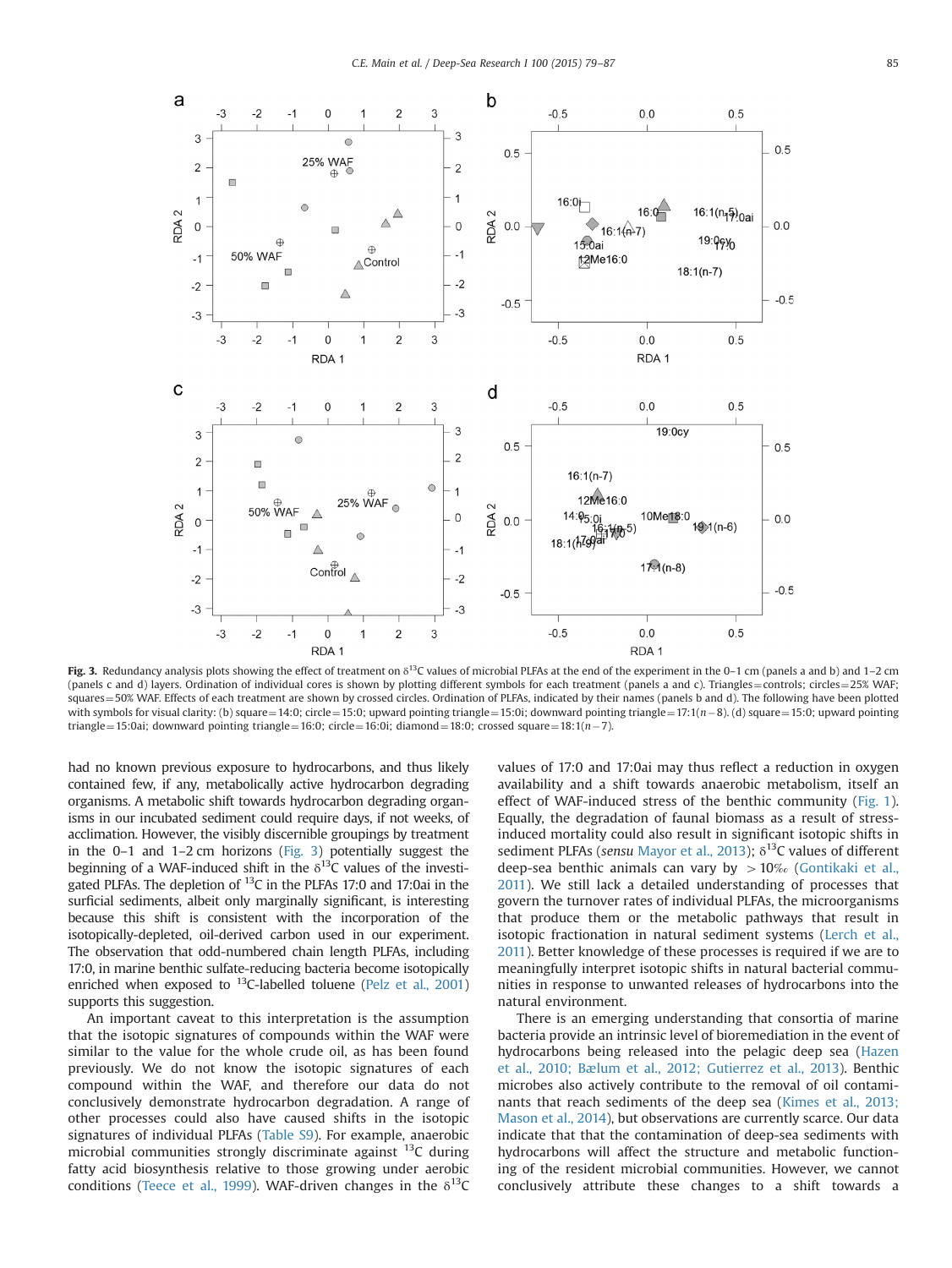<span id="page-7-0"></span>hydrocarbon-degrading community of benthic bacteria owing to the paucity of information on the factors that cause the composition and isotopic signatures of PLFAs to change. There is a clear need for more detailed information on how the physiology of deep-sea benthic organisms responds to hydrocarbon contamination so that the mechanisms underpinning our results can be more clearly understood. Future studies should not be limited to understanding the effects on sediment-dwelling microbes; benthic fauna contribute directly to SCOC and other ecosystem functions such as the recycling of nutrients. They also influence ecosystem functioning by mediating changes in the microbial community structure through their physical activities (e.g. Laverock et al., 2010; Mayor et al., 2013). Hence, the net, community-scale response to hydrocarbon contamination will likely reflect a range of interactive processes that are currently not possible to predict. Understanding the disturbance-induced perturbations in benthic processes such as remineralisation give an indication of wholecommunity responses that will be a useful part of environmental assessment as our understanding of biogeochemical cycling continues to develop. As drilling operations continue to develop in the deep sea, a better understanding of how oil affects all benthic and pelagic processes, over both short and long time scales, is required to foresee the impacts of future blowouts.

## Acknowledgements

We would like to thank all scientists and crew from the Autonomous Ecological Surveys of the Abyss (AESA) 2012 cruise, Alice Horton for assistance with the experiment at sea, Ben Boorman for design and building of apparatus and Maureen Procée and Gillian Martin for technical assistance and tuition in the laboratory. This work was carried out as part of the SERPENT project www. serpentproject.com. DJM was part-funded by NERC, UK (NE/ G014744/1). BT received funding from the Rural and Environmental Science and Analytical Services Division, UK (RESAS).

## Appendix A. Supporting information

Supplementary data associated with this article can be found in the online version at [http://dx.doi.org/10.1016/j.dsr.2014.12.008.](http://dx.doi.org/10.1016/j.dsr.2014.12.008)

# References

- Aries, E., Doumenq, P., Artaud, J., Acquaviva, M., Bertrand, J., 2001. Effects of petroleum hydrocarbons on the phospholipid fatty acid composition of a consortium composed of marine hydrocarbon-degrading bacteria. Org. Geochem. 32 (7), 891–903. [http://dx.doi.org/10.1016/S0146-6380\(01\)00052-3](http://dx.doi.org/10.1016/S0146-6380(01)00052-3).
- Bælum, J., Borglin, S., Chakraborty, R., Fortney, J.L., Lamendella, R., Mason, O.U., Auer, M., Zemla, M., Bill, M., Conrad, M.E., Malfatti, S.A., Tringe, S.G., Holman, H., Hazen, T.C., Jansson, J.K., 2012. Deep-sea bacteria enriched by oil and dispersant from the Deepwater Horizon spill. Environ. Microbiol. , [http://dx.doi.org/](http://dx.doi.org/10.1111/j.1462-2920.2012.02780.x) [10.1111/j.1462-2920.2012.02780.x.](http://dx.doi.org/10.1111/j.1462-2920.2012.02780.x)
- [Bligh, E.G., 1959. A rapid method of total lipid extraction and puri](http://refhub.elsevier.com/S0967-0637(15)00002-3/sbref3)fication. Can. [J. Biochem. Physiol. 37 \(8\), 911](http://refhub.elsevier.com/S0967-0637(15)00002-3/sbref3)–917.
- [Bouillon, S., Boschker, H.T.S., Brussel, V.U., 2006. Bacterial carbon sources in coastal](http://refhub.elsevier.com/S0967-0637(15)00002-3/sbref4) [sediments : a cross-system analysis based on stable isotope data of biomarkers.](http://refhub.elsevier.com/S0967-0637(15)00002-3/sbref4) [Biogeosciences 3, 175](http://refhub.elsevier.com/S0967-0637(15)00002-3/sbref4)–185.
- Boschker, H.T.S., Middelburg, J.J., 2002. Stable isotopes and biomarkers in microbial ecology. FEMS Microbiol. Ecol. 40 (2), 85–95. [http://dx.doi.org/10.1111/j.1574-](http://dx.doi.org/10.1111/j.1574-6941.2002.tb00940.x) [6941.2002.tb00940.x.](http://dx.doi.org/10.1111/j.1574-6941.2002.tb00940.x)
- DHSG, 2011. Final Report on the Investigation of the Macondo Well Blowout. Deepwater Horizon Study Group, March 2011. 124pp
- Faksness, L.-G., Brandvik, P.J., Sydnes, L.K., 2008. Composition of the water accommodated fractions as a function of exposure times and temperatures. Mar. Pollut. Bull. 56 (10), 1746–1754. [http://dx.doi.org/10.1016/j.marpolbul.2008.07.001.](http://dx.doi.org/10.1016/j.marpolbul.2008.07.001)
- Flach, E., Lavaleye, M., de Stigter, H., Thomsen, L., 1998. Feeding types of the benthic community and particle transport across the slope of the N.W. European continental margin (Goban Spur). Prog. Oceanogr. 42 (1-4), 209–231. [http:](http://dx.doi.org/10.1016/S0079-6611(98)00035-4) [//dx.doi.org/10.1016/S0079-6611\(98\)00035-4.](http://dx.doi.org/10.1016/S0079-6611(98)00035-4)
- [Frostegård, Å., Tunlid, A., Bååth., E., 1991. Microbial biomass measured as total lipid](http://refhub.elsevier.com/S0967-0637(15)00002-3/sbref8) [phosphate in soils of different organic content. J. Microbiol. Methods 14, 151](http://refhub.elsevier.com/S0967-0637(15)00002-3/sbref8)–163.
- Glud, R.N., 2008. Oxygen dynamics of marine sediments. Mar. Biol. Res. 788752946), [http://dx.doi.org/10.1080/17451000801888726.](http://dx.doi.org/10.1080/17451000801888726)
- [Gontikaki, E., Mayor, D.J., Narayanaswamy, B.E., Witte, U., 2011. Feeding strategies](http://refhub.elsevier.com/S0967-0637(15)00002-3/sbref11) [of deep-sea sub-Arctic macrofauna of the Faroe-Shetland Channel: combining](http://refhub.elsevier.com/S0967-0637(15)00002-3/sbref11) [natural stable isotopes and enrichment techniques. Deep-Sea Res. I 58,](http://refhub.elsevier.com/S0967-0637(15)00002-3/sbref11) 160–[172.](http://refhub.elsevier.com/S0967-0637(15)00002-3/sbref11)
- [Gray, J.S., Clarke, K.R., Warwick, W.M., Hobbs, G., 1990. Detection of initial effects of](http://refhub.elsevier.com/S0967-0637(15)00002-3/sbref12) [pollution on marine benthos: an example from the Eko](http://refhub.elsevier.com/S0967-0637(15)00002-3/sbref12)fisk and Eldfisk oilfields,
- [North Sea. Mar. Ecol. Prog. Ser. 66, 285](http://refhub.elsevier.com/S0967-0637(15)00002-3/sbref12)–299. Griffi[n, L.F., Calder, J.A., 1977. Toxic effect of water-soluble fractions of crude,](http://refhub.elsevier.com/S0967-0637(15)00002-3/sbref13) refi[ned, and weathered oils on the growth of a marine bacterium. Appl.](http://refhub.elsevier.com/S0967-0637(15)00002-3/sbref13) [Environ. Microbiol. 33 \(5\), 1092](http://refhub.elsevier.com/S0967-0637(15)00002-3/sbref13)–1096.
- Gutierrez, T., Singleton, D.R., Berry, D., Yang, T., Aitken, M.D., Teske, A., 2013. Hydrocarbon-degrading bacteria enriched by the Deepwater Horizon oil spill identified by cultivation and DNA-SIP. ISME J. 7 (11), 2091–2104. [http://dx.doi.](http://dx.doi.org/10.1038/ismej.2013.98) [org/10.1038/ismej.2013.98.](http://dx.doi.org/10.1038/ismej.2013.98)
- [Hanson, J.R., Macalady, J.L., Harris, D., Scow, K.M., 1999. Linking toluene degradation](http://refhub.elsevier.com/S0967-0637(15)00002-3/sbref15) with specifi[c microbial populations in soil. Appl. Environ. Microbiol. 65 \(12\),](http://refhub.elsevier.com/S0967-0637(15)00002-3/sbref15) 5403–[5408.](http://refhub.elsevier.com/S0967-0637(15)00002-3/sbref15)
- Hazen, T.C., Dubinsky, E.A., Desantis, T.Z., Andersen, G.L., Piceno, Y.M., Singh, N., Jansson, J.K., Probst, A., Borglin, S.E., Fortney, J.L., Stringfellow, W.T., Bill, M., Conrad, M.E., Tom, L.M., Chavarria, K.L., Alusi, T.R., Lamendella, R., Joyner, D.C., Spier, C., Baelum, J., Auer, M., Zemla, M.L., Chakraborty, R., Sonnenthal, E.L., D'haeseleer, P., Holman, H.N., Osman, S., Lu, Z., Van Nostrand, J.D., Deng, Y., Zhou, J., Mason, O.U., 2010. Deep-sea oil plume enriches indigenous oildegrading bacteria. Science (New York, NY) 204 (2010), 204–208. [http://dx.](http://dx.doi.org/10.1126/science.1195979) [doi.org/10.1126/science.1195979](http://dx.doi.org/10.1126/science.1195979).
- Heip, C., Duineveld, G., Flach, E., Graf, G., Helder, W., Herman, P., Lavaleye, M., Middelburg, J., Pfannkuche, O., Soetaert, K., Soltwedel, T., de Stigter, H., Thomsen, L., de Wilde, P., 2001. The role of the benthic biota in sedimentary metabolism and sediment-water exchange processes in the Goban Spur area (NE Atlantic). Deep-Sea Res. II Topical Stud. Oceanogr. 48 (14-15), 3223–3243. [http://dx.doi.org/10.1016/S0967-0645\(01\)00038-8](http://dx.doi.org/10.1016/S0967-0645(01)00038-8).
- Hokstad, J., Daling, P., Buffagni, M., Johnsen, S., 1999. Chemical and ecotoxicological characterisation of oil–water systems. Spill Sci. Technol. Bull. 5 (1), 75–80. [http:](http://dx.doi.org/10.1016/S1353-2561(98)00018-8) [//dx.doi.org/10.1016/S1353-2561\(98\)00018-8.](http://dx.doi.org/10.1016/S1353-2561(98)00018-8)
- [Hyland, J., Balthis, L., Karakassis, I., Magni, P., Petrov, A., Shine, J., Vestergaard, O.,](http://refhub.elsevier.com/S0967-0637(15)00002-3/sbref19) [Warwick, R., 2005. Organic carbon content of sediments as an indicator of](http://refhub.elsevier.com/S0967-0637(15)00002-3/sbref19) [stress in the marine benthos. Mar. Ecol. Prog. Ser. 295, 91](http://refhub.elsevier.com/S0967-0637(15)00002-3/sbref19)–103.
- [Jensen, P., 1984. Measuring carbon content in nematodes. Helgolander Meeresun](http://refhub.elsevier.com/S0967-0637(15)00002-3/sbref21)[tersuchungen 38 \(1\), 83](http://refhub.elsevier.com/S0967-0637(15)00002-3/sbref21)–86.
- Kessler, J.D., Valentine, D.L., Redmond, M.C., Du, M., Chan, E.W., Mendes, S.D., Quiroz, E.W., Villanueva, C.J., Shusta, S.S., Werra, L.M., Yvon-Lewis, S.A., Weber, T.C., 2011. A persistent oxygen anomaly reveals the fate of spilled methane in the deep Gulf of Mexico. Science (New York, NY) 331 (6015), 312-315. [http://dx.](http://dx.doi.org/10.1126/science.1199697) [doi.org/10.1126/science.1199697](http://dx.doi.org/10.1126/science.1199697).
- Kimes, N.E., Callaghan, A.V., Aktas, D.F., Smith, W.L., Sunner, J., Golding, B.T., Drozdowska, M., Hazen, T.C., Suflita, J.M., Morris, P.J., 2013. Metagenomic analysis and metabolite profiling of deep-sea sediments from the Gulf of Mexico following the Deepwater Horizon oil spill. Front. Microbiol. 4 (March), 1–17. <http://dx.doi.org/10.3389/fmicb.2013.00050>.
- [Lapham, L., Proctor, L., Chanton, J., 1999. Using respiration rates and stable carbon](http://refhub.elsevier.com/S0967-0637(15)00002-3/sbref24) [isotopes to monitor the biodegradation of orimulsion by marine benthic](http://refhub.elsevier.com/S0967-0637(15)00002-3/sbref24) [bacteria. Environ. Sci. Technol. 33 \(12\), 2035](http://refhub.elsevier.com/S0967-0637(15)00002-3/sbref24)–2039.
- Laverock, B., Smith, C.J., Tait, K., Osborn, A.M., Widdicombe, S., Gilbert, J.A., 2010. Bioturbating shrimp alter the structure and diversity of bacterial communities in coastal marine sediments. ISME J. 4 (12), 1531–1544. [http://dx.doi.org/](http://dx.doi.org/10.1038/ismej.2010.86) [10.1038/ismej.2010.86.](http://dx.doi.org/10.1038/ismej.2010.86)
- Lee, L.-H., Lin, H.-J., 2013. Effects of an oil spill on benthic community production and respiration on subtropical intertidal sandflats. Mar. Pollut. Bull. 73 (1), 291–299. <http://dx.doi.org/10.1016/j.marpolbul.2013.05.006>.
- Lerch, T.Z., Nunan, N., Dignac, M.-F., Chenu, C., Mariotti, A., 2011. Variations in microbial isotopic fractionation during soil organic matter decomposition. Biogeochemistry 106 (1), 5–21. [http://dx.doi.org/10.1007/s10533-010-9432-7.](http://dx.doi.org/10.1007/s10533-010-9432-7)
- Lohse, L., Helder, W., Epping, E.H.G., Balzer, W., 1998. Recycling of organic matter along a shelf-slope transect across the N.W. European Continental Margin (Goban Spur). Prog. Oceanogr. 42 (1-4), 77–110. [http://dx.doi.org/10.1016/](http://dx.doi.org/10.1016/S0079-6611(98)00029-9) [S0079-6611\(98\)00029-9.](http://dx.doi.org/10.1016/S0079-6611(98)00029-9)
- Mason, O.U., Scott, N.M., Gonzalez, A., Robbins-Pianka, A., Bælum, J., Kimbrel, J., Bouskill, N.J., Prestat, E., Borglin, S., Joyner, D.C., Fortney, J.L., Jurelevicius, D., Stringfellow, W.T., Alvarez-Cohen, L., Hazen, T.C., Knight, R., Gilbert, J.A., Jansson, J.K., 2014. Metagenomics reveals sediment microbial community response to Deepwater Horizon oil spill. ISME J., 1–12. [http://dx.doi.org/](http://dx.doi.org/10.1038/ismej.2013.254) [10.1038/ismej.2013.254](http://dx.doi.org/10.1038/ismej.2013.254).
- Mayor, D.J., Gray, N.B., Elver-Evans, J., Midwood, A.J., Thornton, B., 2013. Metalmacrofauna interactions determine microbial community structure and function in copper contaminated sediments. PLoS One 8 (5), 1–9. [http://dx.doi.org/](http://dx.doi.org/10.1371/journal.pone.0064940) [10.1371/journal.pone.0064940](http://dx.doi.org/10.1371/journal.pone.0064940).
- Mayor, D.J., Thornton, B., Hay, S., Zuur, A.F., Nicol, G.W., Mcwilliam, J.M., Witte, U.F. M., 2012. Resource quality affects carbon cycling in deep-sea sediments. ISME J., 1–9. <http://dx.doi.org/10.1038/ismej.2012.14>.
- Mazzella, N., Syakti, A.D., Molinet, J., Gilewicz, M., Doumenq, P., Artaud, J., Bertrand, J.-C., 2005. Effects of crude oil on phospholipid fatty acid compositions of